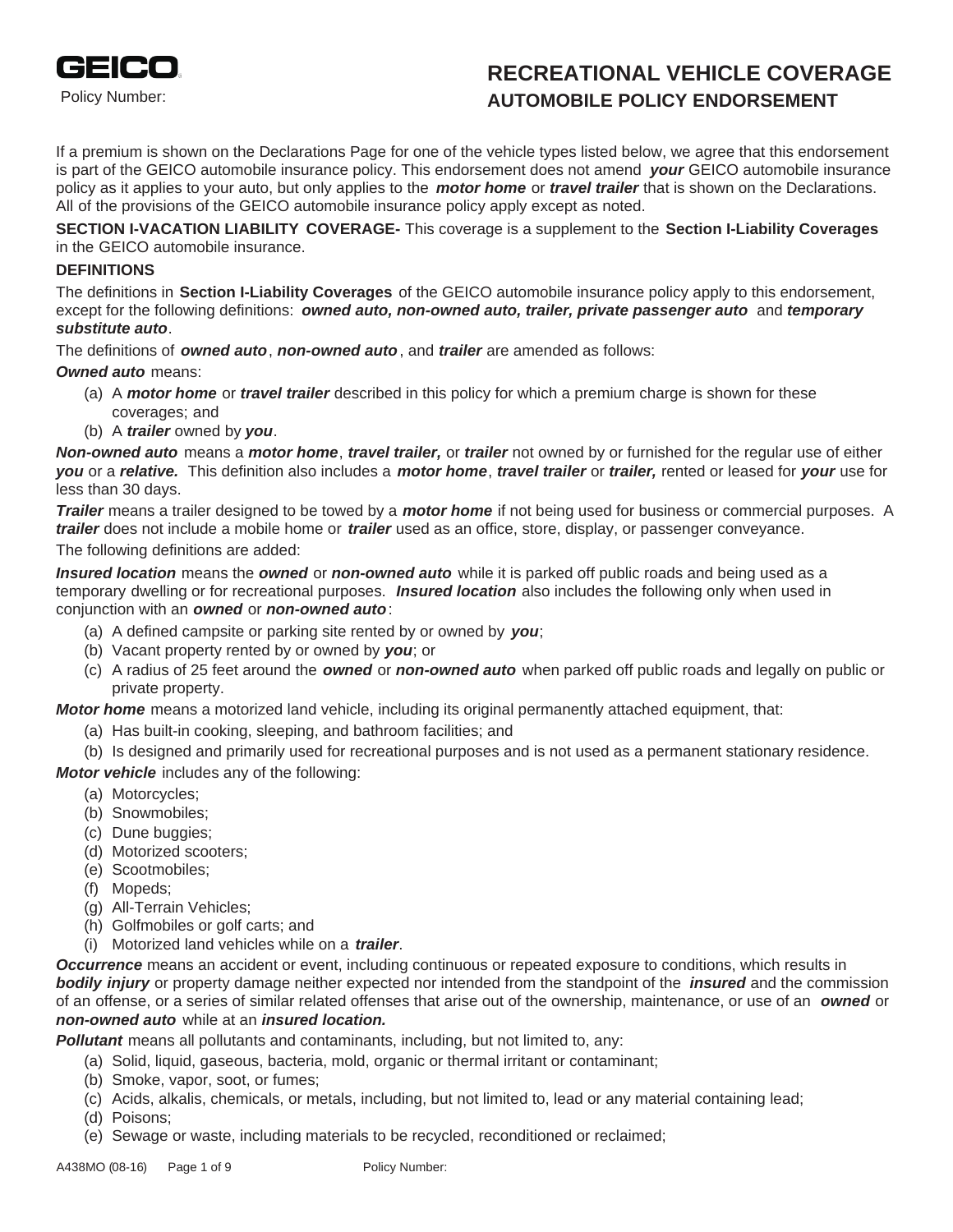- (f) Substances, including, but not limited to, asbestos or any material containing asbestos;
- (g) Odors;
- (h) Compounds, even if now or previously recognized as having a safe or useful purpose; or
- (i) Residential, recreational, work-site, and commercial pollution or contamination.

*Travel trailer* means a non-motorized trailer, including its original permanently attached equipment, which is designed to be towed on public roads by a land motor vehicle, and that;

- (a) Has built in sleeping facilities; and
- (b) Is designed for recreational and camping use and is not used as a permanent stationary residence.

### **SECTION I- VACATION LIABILITY COVERAGE-LOSSES WE WILL PAY**

We will defend or pay damages under this endorsement, other than punitive or exemplary damages, which an *insured*  becomes legally obligated to pay because of *bodily injury* or property damage resulting from an *occurrence* at an *insured location***.**

### **ADDITIONAL PAYMENTS WE WILL MAKE UNDER THE LIABILITY COVERAGES**

The payment described below is in addition to those listed in the GEICO automobile insurance policy.

Unless paid pursuant to another coverage provided in this policy, we will pay, in addition to our limits of liability, up to \$1,000 for damage to the property of others occurring at an *insured location*.

#### **EXCLUSIONS**

All exclusions in **Section I-Liability Coverages** of the GEICO automobile insurance policy apply to **Vacation Liability Coverage**.

We will not pay damages or defend under this endorsement if any one of the following exclusions apply.

**Section I** does not apply to:

#### A. Any *bodily injury* to *you* or a *relative*.

B. Any *bodily injury* or property damage arising out of the ownership, maintenance, use, loading or unloading of:

- (a) An aircraft;
- (b) A *motor vehicle*; or
- (c) A watercraft owned by or rented to an *insured*.
- C. Any *bodily injury* or property damage arising out of rendering or failing to render professional services.
- D. Any *bodily injury* or property damage arising out of, or in connection with, a business engaged in by an *insured* on the *insured location*.
- E. Damage to any property owned by, rented to, being transported by, used by, or in the charge of an *insured.*  However, this exclusion does not apply to a rented residence or a rented garage damaged by an *owned* or *non-owned auto.*
- F. *Bodily injury* or property damage while the *owned auto* is rented or leased to others.
- G. *Bodily injury* or property damage that arises out of the transmission of a communicable disease, caused wholly or in part by the actions of an *insured.*
- H. *Bodily injury* or property damage that arises out of the actual, alleged, or threatened discharge, dispersal, seepage, migration, release, or escape of *pollutants*.
- I. *Bodily injury* or property damage arising out of any loss, cost, or expense relating to any governmental directive or request that *you* or a *relative* test for, monitor, clean up, remove, contain, treat, detoxify, or neutralize *pollutants*.
- J. *Bodily injury* or property damage arising out of sexual molestation, corporal punishment, or physical or mental abuse. This exclusion will not deny payment to an innocent co- *insured* when the co-*insured* is a victim of domestic violence if that *insured*:
	- (a) Files a police report; and
	- (b) Completes a sworn affidavit indicating both the cause of the loss and pledges to cooperate in any criminal prosecution of the person committing the act causing the loss.

Payment to the innocent co-*insured* may be limited to such innocent co- *insured'*s ownership interest in the property as reduced by any payment to a mortgagor or other secured interest; however, we shall not be required to make any subsequent or additional payment to any other *insured* for the part of any loss for which the innocent co- *insured* has received payment. In no event will we pay more than the Limit of Liability.

#### K. Any fines or penalties.

### **PERSONS INSURED**

**Section I-Persons Insured** of the GEICO automobile insurance policy is replaced in its entirety with the following: **Section I** applies to the following as *insureds* with regard to an *owned auto*: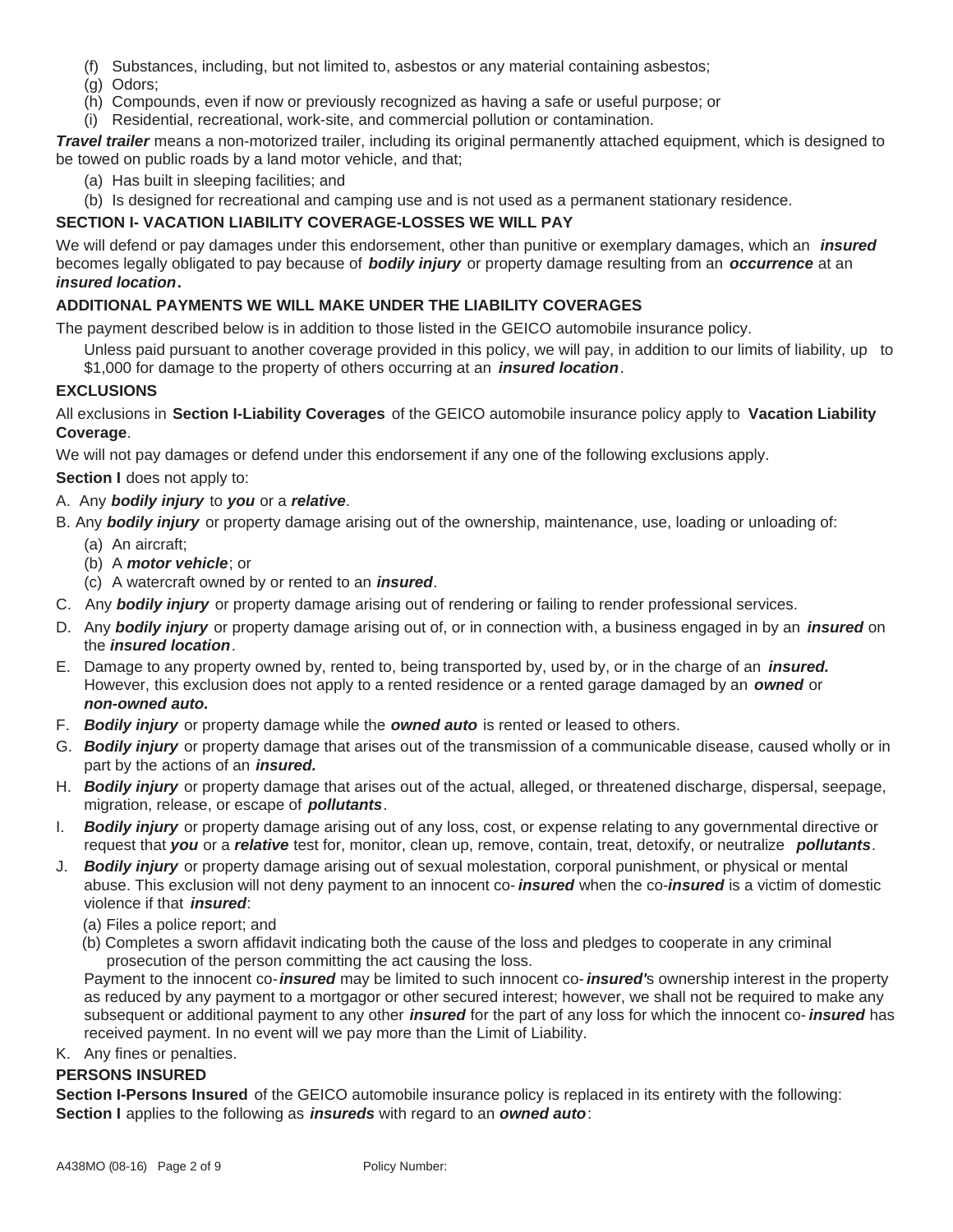- 1. *You* and *your relatives*;
- 2. Any other person using the *owned auto* with *your* permission. The actual use must be within the scope of that permission;
- 3. Any other person or organization for his or its liability because of acts or omissions of an *insured* under **1.** or **2.** above.

**Section I** applies to the following with regard to a *non-owned auto*:

- 1. *You* and *your relatives.* The actual use by *you* or *your relatives* must be with the permission of the owner and within the scope of that permission.
- 2. A person or organization, not owning or hiring the *non-owned auto*, regarding his or its liability because of acts or omissions of an *insured* under **1.** above.

# **LIMITS OF LIABILITY**

The limits of liability as stated in this Section apply only to the **Vacation Liability** Coverage.

Regardless of the number of *motor homes* or *travel trailers* to which this policy applies, the limit of liability shown on the Declarations is the limit of our liability for all damages, including damages for care and loss of services, because of *bodily injury* sustained by all persons as a result of one (1) *occurrence*.

All *bodily injury* and property damage resulting from continuous or repeated exposure to substantially the same general harmful conditions shall be considered to be resulting from one (1) *occurrence*.

No one will be entitled to duplicate payments for the same elements of damages.

**SECTION II-RECREATIONAL VEHICLE MEDICAL PAYMENTS COVERAGE - Auto Medical Payments** or **Personal Injury Protection** of the GEICO automobile insurance policy do not apply to *travel trailers*.

# **DEFINITIONS**

The definitions in **Section I-Liability Coverages** of the GEICO automobile insurance policy apply to this Section. The definitions in **Section I-Vacation Liability Coverage** of this endorsement apply to this Section. In addition the following definition applies:

*Occupying* means in or upon or entering into or alighting from.

### **PAYMENTS WE WILL MAKE**

If *you* pay a premium for Recreational Vehicle Medical Payments Coverage, subject to the limit of liability, if *bodily injury* is discovered and treated within one year of the date of the *occurrence* and the *bodily injury* results from the *occurrence*, we will pay all reasonable expenses actually incurred by an *insured* within one year from the date of the *occurrence* for necessary medical, surgical, x-ray, dental services, prosthetic devices, ambulance, hospital, professional nursing, and funeral services.

# **EXCLUSIONS**

We will not pay for *bodily injury*:

- 1. Arising out of or occurring at any premises other than an *insured location***.**
- 2. Arising out of the ownership, maintenance, use, loading or unloading of:
	- (a) An aircraft;
	- (b) A *motor vehicle*; or
	- (c) A watercraft owned by or rented to an *insured*.
- 3. To any person *occupying* the *travel trailer* while it is being towed.
- 4. Due to nuclear reaction or radiation.
- 5. Arising out of rendering or failing to render professional services.
- 6. To an employee of *you* or a *relative* arising out of or within the course of employment, except domestic employees if benefits are neither paid nor required to be provided under workers' compensation, disability benefits, or similar laws.
- 7. Arising out of, or in connection with, a business engaged in by any *insured* on the *insured location*.
- 8. That arises out of the actual, alleged, or threatened discharge, dispersal, seepage, migration, release, or escape of *pollutants***.**
- 9. Arising out of any loss, cost, or expense relating to any governmental directive or request that *you* or a *relative* test for, monitor, clean up, remove, contain, treat, detoxify, or neutralize *pollutants*.
- 10. That arises out of the transmission of a communicable disease.
- 11. Arising out of sexual molestation, corporal punishment, or physical or mental abuse. This exclusion will not deny payment to an innocent co-*insured* when the co-*insured* is a victim of domestic violence if that *insured*:
	- (a) Files a police report; and
	- (b) Completes a sworn affidavit indicating both the cause of the loss and pledges to cooperate in any criminal prosecution of the person committing the act causing the loss.

Payment to the innocent co-*insured* may be limited to such innocent co- *insured'*s ownership interest in the property as reduced by any payment to a mortgagor or other secured interest; however, we shall not be required to make any subsequent or additional payment to any other *insured* for the part of any loss for which the innocent co- *insured* has received payment. In no event will we pay more than the Limit of Liability.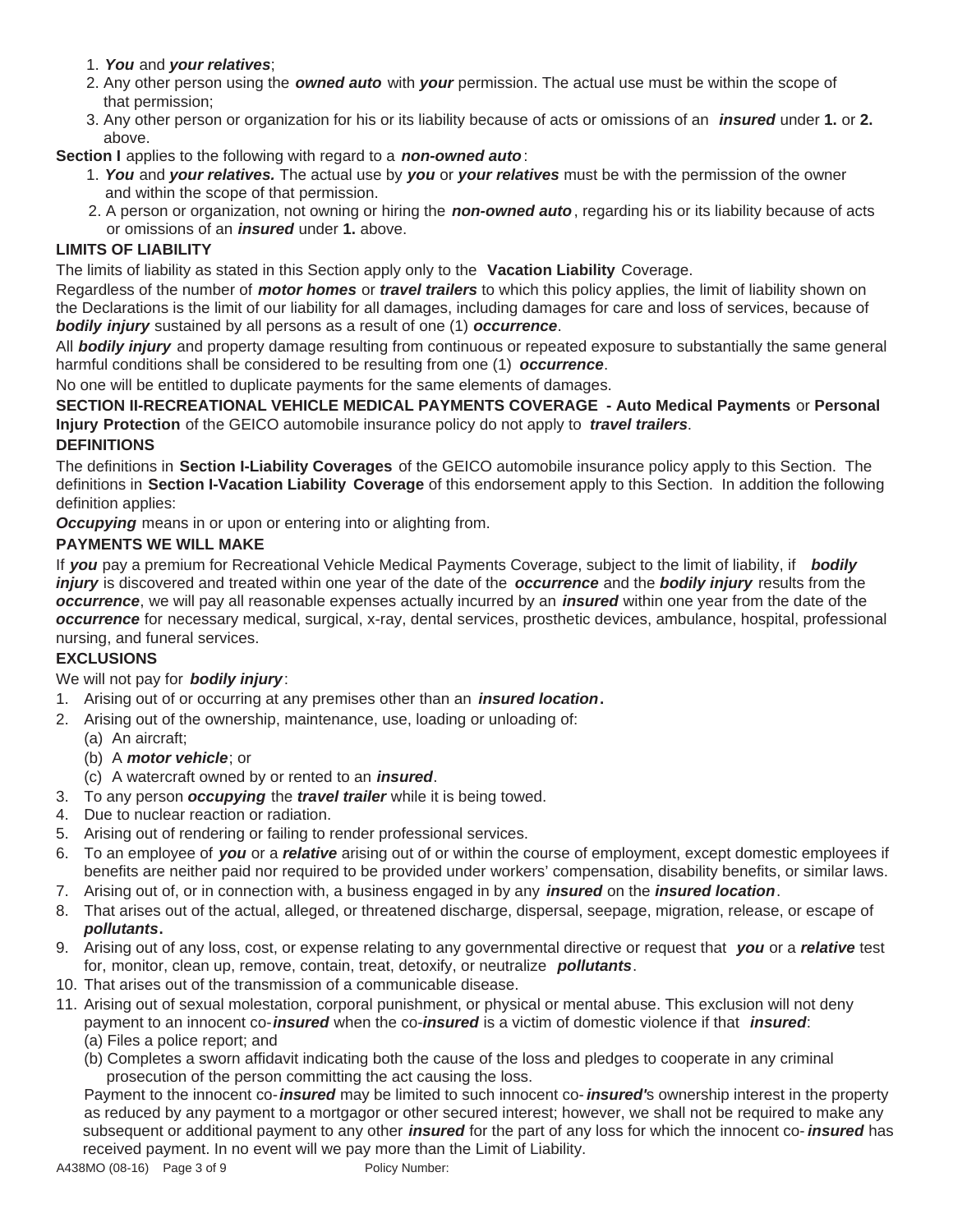#### **PERSONS INSURED**

**Section II-Recreational Vehicle Medical Payments** applies to the following persons as *insureds*:

- 1. *You* and *your relatives* who sustain *bodily injury* caused by an *occurrence* at an *insured location*;
- 2. Any other person who sustains *bodily injury* caused by an *occurrence* while at an *insured location* with *your* permission.

### **LIMITS OF LIABILITY**

The limits of liability as shown on the Declarations is the most we will pay regardless of the number of persons insured or the number of *owned* **or** *non-owned autos* to which this policy applies.

Any amount payable to a person under this Section shall be reduced by any amount paid under **Auto Medical Payments** or **Personal Injury Protection**.

### **OTHER INSURANCE**

If the *insured* has other insurance against a loss covered by this Section, we will not owe more than our pro-rata share of the total coverage available.

### **SECTION III-PHYSICAL DAMAGE COVERAGES**

The definitions in **Section I-Liability Coverages** of the GEICO automobile insurance policy apply to this Section. The definitions in **Section I-Vacation Liability Coverage** of this endorsement apply to this Section. In addition, the following special definitions apply to this endorsement:

*Actual cash value* is the replacement cost of the *owned* or *non-owned auto*, or property less *depreciation* and/or *betterment*.

**Betterment** is improvement of the *owned* or *non-owned auto*, or property to a value greater than its pre-loss condition. *Collision* means loss caused by upset of the *owned* or *non-owned auto* or its collision with another object, including an attached vehicle.

*Custom parts or equipment* means paint, equipment, devices, accessories, enhancements, and changes, other than those which are original manufacturer installed, which:

- (a) Are permanently installed or attached; or
- (b) Alter the appearance or performance of a vehicle.

This includes any electronic equipment, antennas, and other devices used exclusively to send or receive audio, visual, or data signals, or to play back recorded media, other than those which are original manufacturer installed, that are permanently installed in the *owned auto* using bolts or brackets, including slide-out brackets.

*Depreciation* means a decrease or loss in value to the *owned* or *non-owned auto*, or property because of use, disuse, physical wear and tear, age, outdatedness, or other causes.

*Loss* means direct and accidental loss of or damage to:

- (a) The *owned* or *non-owned auto*, including its equipment; or
- (b) Other insured property or *personal effects*.

*Personal effects* means any personal property owned by *you* or a *relative* including household and other items normally used in conjunction with an *owned auto*.

*Secured storage location* means a segregated portion of a building used in a commercial storage business where access to *your personal effects* is restricted to *you* or *your* designated representative by locks, walls, or cages. *Regularly maintain* means the recommended vehicle maintenance as outlined in the owner's manual provided by the

manufacturer. This includes but is not limited to maintenance of tires, air conditioner, water pump, hot water heater, generator, plumbing, and electrical system, inspection of sealant around roof, windows and doors, inspection of slide outs, repairing leaks and winterizing.

**Section III-Losses We Will Pay** of the GEICO automobile insurance policy is replaced in its entirety with the following: **LOSSES WE WILL PAY**

### **Comprehensive Coverage**

If *you* pay a premium for Comprehensive Coverage, we will pay for each *loss*, less the applicable deductible, caused other than by *collision*, subject to the Limits of Liability.

A comprehensive loss is a *loss* caused by any event other than *collision*, including, but not limited to, any of the following:

- (a) Impact with an animal (including a bird);  $(i)$  Riot;
- 
- (c) Earthquake; (k) Theft;
- 
- (e) Malicious mischief; (m) Windstorm;
- (f) Vandalism; (n) Hail;
- (g) Missiles; (o) Water;
- (h) Falling objects; (p) Flood; or
- 
- (b) Explosion; (b) Civil commotion;
	-
- (d) Fire; (l) Larceny;
	-
	-
	-
	-
	- (q) Lightning

Policy Number: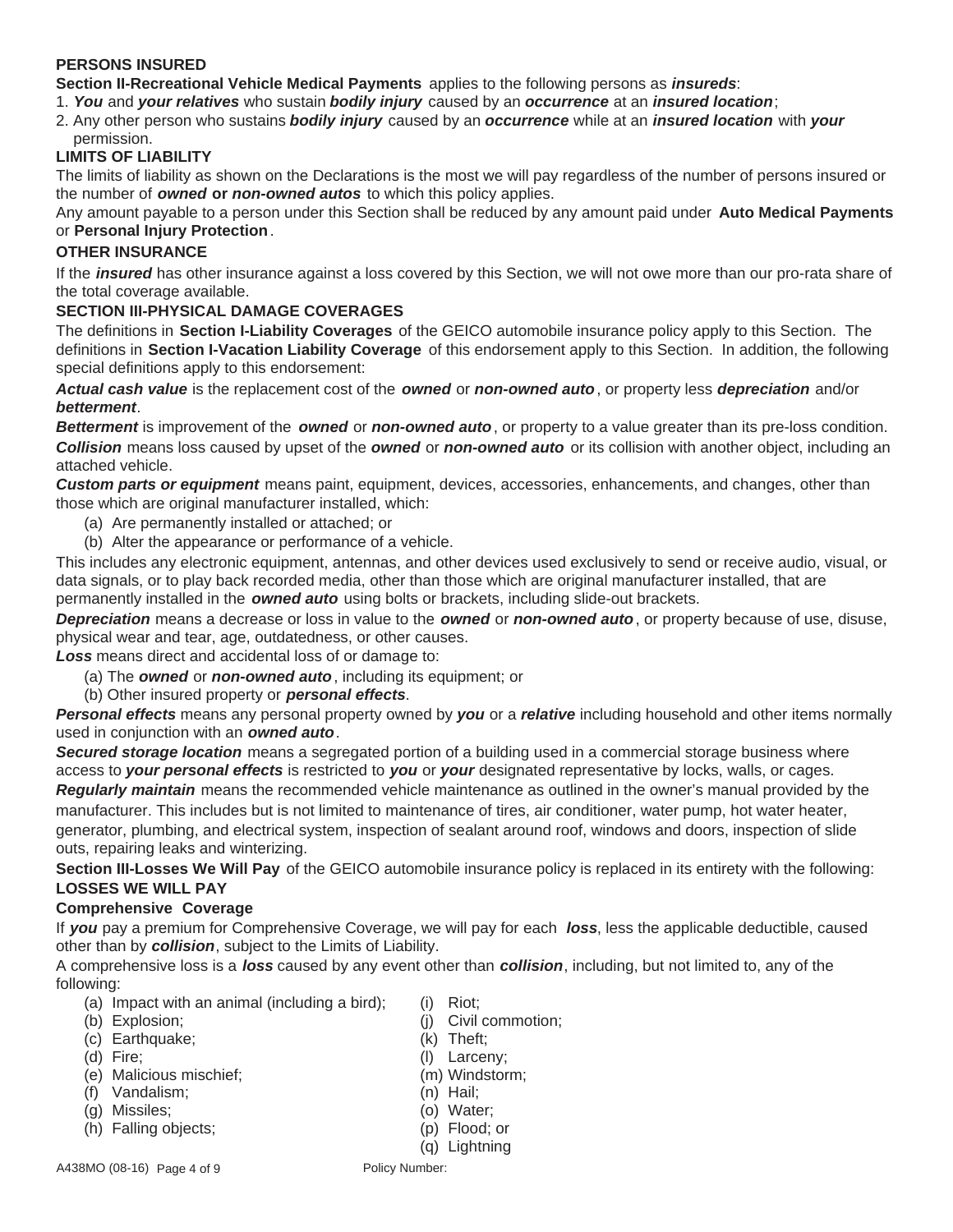# **Collision Coverage**

If *you* pay a premium for Collision Coverage, we will pay for *loss* to an *owned* or *non-owned auto* when it collides with another object or overturns, subject to the applicable deductible and the Limits of Liability.

# **EXCLUSIONS**

Read the following exclusions carefully. If an exclusion applies, coverage will not be afforded under **Section III**. In addition to the special exclusions stated below, all exclusions in **Section III-Physical Damage Coverages** of the GEICO automobile insurance policy apply to this Section.

Coverage under this Section does not apply for:

- A. *Loss* to an *owned* or *non-owned auto*, whether or not rented or borrowed, if being maintained or used by a person while employed or engaged in any business.
- B. *Loss* or damages due to theft or conversion of an *owned* or *non-owned auto*:
	- (a) By *you,* a *relative*, or any resident of *your* household;
	- (b) Prior to its delivery to or acquisition *by you* or a *relative*; or
	- (c) While in the care, custody, or control of anyone engaged in the business of selling the *owned* or *non-owned auto*.
- C. *Loss* or damages resulting from:
	- (a) *Loss* or damages resulting from:
	- (b) Any governmental, legal or other action to return a vehicle to its legal, equitable, or beneficial owner, or anyone claiming an ownership interest in the vehicle; or
	- (c) Any confiscation, seizure or impoundment of a vehicle by governmental authorities.
	- (d) The sale of an *owned auto*.
- D. *Loss* to an *owned auto* while leased or rented to others;
- E. *Loss* to an *owned* or *non-owned auto* caused by birds, vermin, rodents, insects or animals. This exclusion does not apply to damage caused by impact with birds, vermin, rodents, insects, or animals while the *owned* or *non-owned auto* is moving.
- F. *Loss* caused by mold, fungi, wet or dry rot, or bacteria. This means the presence, growth, proliferation, spread, or any activity of mold, fungi, wet or dry rot, or bacteria. This exclusion does not apply to damage directly resulting from a *loss* covered under Comprehensive Coverage or Collision Coverage provided *you* have complied with all parts of the **Your/Insured's Duties in the Event of a Loss** Condition of the GEICO automobile insurance policy.
- G. *Loss* that arises out of the actual, alleged or threatened discharge, dispersal, seepage, migration, release or escape of *pollutants*.
- H. *Loss* to an *owned auto* while entrusted to a person or business for the purpose of selling, renting or brokering the sale of the vehicle. However, this exclusion does not apply to *you* or a *relative* while operating an *owned auto.*
- I. *Loss* resulting from heat related sources within the *owned* or *non-owned auto*.
- J. We do not cover loss for *custom parts or equipment* unless the existence of those *custom parts or equipment*  has been previously reported to us and an endorsement to the policy has been added.

### K. *Loss* or damages due to *your* failure to *regularly maintain* the *owned auto* or *non-owned auto*.

# **LIMITS OF LIABILITY**

**Section III-Limits of Liability** of the GEICO automobile insurance policy is replaced in its entirety with the following: The limit of our liability for *loss*:

- 1. Is the *actual cash value* of the stolen or damaged property at the time of the *loss,* reduced by the applicable deductible shown on the Declarations, and by its salvage value if *you* or the owner retain the salvage.
- 2. Will not exceed the prevailing competitive price, reduced by the applicable deductible, to repair or replace the property at the time of *loss*, or any of its parts, including parts from non-original equipment manufacturers, with other of like, kind, and quality and will not include compensation for any diminution of value that is claimed to result from the *loss.* Although *you* have the right to choose any repair facility or location, the limit of liability for repair or replacement of such property is the prevailing competitive price, which is the price we can secure from a competent and conveniently located repair facility. At *your* request, we will identify a repair facility that will perform the repairs or replacement at the prevailing competitive price.
- 3. Is \$2,500 with respect to a *loss* to a *trailer* that is not shown on the Declarations.

# If coverage applies to a *non-owned auto*, the highest deductible on any *motor home* or *travel trailer* shall apply.

# **SPECIAL WINDSHIELD DEDUCTIBLE**

If *you* pay a premium for the Special Windshield Deductible under Section III, as shown on the declarations, a \$50.00 deductible will apply for the entire or partial replacement of the windshield of *your motor home.* There will be no deductible for the repair of the windshield. The windshield will be replaced only if it cannot be repaired.

# **REPLACEMENT COST PERSONAL EFFECTS COVERAGE**

### **LOSSES WE WILL PAY**

Subject to the Limits of Liability, as stated in the Declarations, we will pay *you* for *loss* to *personal effects* if the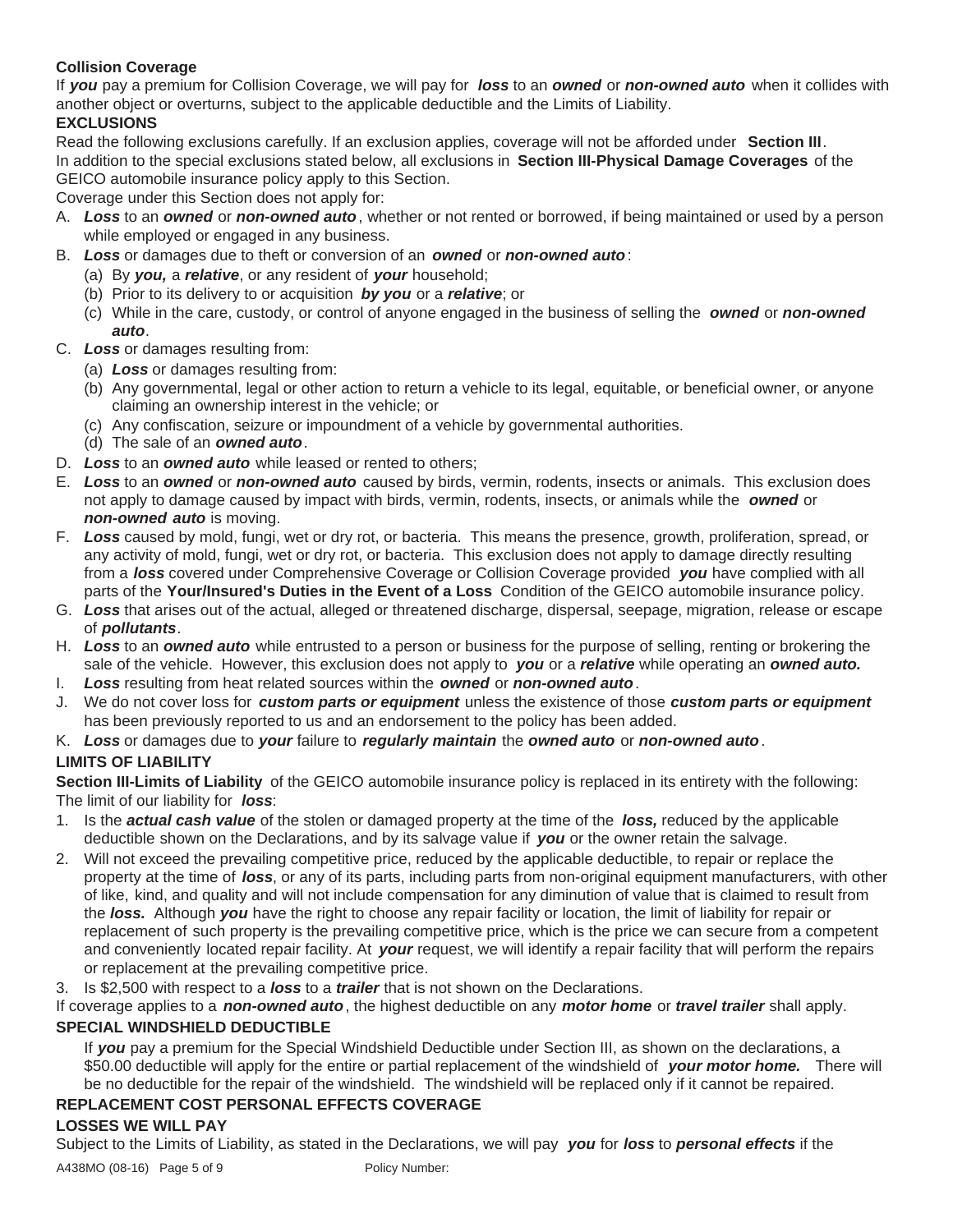*loss* is caused by any of the following listed below or an *occurrence.* For this coverage only, *occurrence* also includes the ownership, maintenance, or use of an *owned* or *non-owned auto.*

- 1. Fire or lightning;
- 2. Explosion, smoke, or smudge;
- 3. Windstorm, hail, earthquake, landslide or flood. However, this does not include *loss* to *personal effects* in the *owned* or *non-owned auto* caused by rain, snow, sand, sleet or dust unless the *owned* or *non-owned auto* is first damaged by the direct force of wind or hail, creating an opening through which the rain, snow, sand, sleet or dust enters;
- 4. Riot or civil commotion;
- 5. Vandalism, but not when caused by *you* or a *relative*;
- 6. Aircraft and missiles;
- 7. Falling objects; this does not include *loss* to property contained in the *owned* or *non-owned auto,* or *secured storage location,* unless the roof or an outside wall is first damaged by the falling object. Damage to the falling object itself is not covered.
- 8. Theft, including larceny, robbery, burglary, or pilferage, all subject to the following additional conditions and limitations:
	- (a) We may return any stolen property to *you,* along with payment for damage resulting from the theft, at any time before settlement of a *loss* under this coverage;
	- (b) Theft must be a result of forcible entry of which there is evidence by visible marks of entry made by tools, electricity, explosives, chemicals, or other physical damage;
	- (c) Each *loss* must be reported promptly to police or appropriate civil authority.

*Your personal effects* must be:

- (a) Located inside an *owned auto;*
- (b) At the *insured location;* or
- (c) In a *secured storage location* which is owned by *you* or reserved for *your* exclusive use;

If a *loss* to *your personal effects* occurs anywhere other than (a),(b), or (c) above, our limit of liability is 25% of the limit shown on the Declarations for **Replacement Cost Personal Effects.**

### **EXCLUSIONS**

Read the following exclusions carefully. If an exclusion applies, coverage will not be afforded We will not pay for *loss:*

- 1. If the *secured storage location* is used by *you* for commercial or business purposes.
- 2. To any self-propelled vehicles or watercraft.
- 3. To deeds, documents, records, bills, money, notes, securities, or other evidence of debt.
- 4. To property pertaining to *your* business or occupation.
- 5. To articles or merchandise held as samples, or for storage, repair, demonstration, or sale.
- 6. To animals or birds.
- 7. Caused intentionally by or at the direction of *you* or a *relative.*
- 8. Due to abandonment.
- 9. Caused by birds, vermin, rodents, insects, or animals.
- 10. That arises out of the actual, alleged or threatened discharge, dispersal, seepage, migration, release, or escape of *pollutants.*
- 11. Caused by mold, fungi, wet or dry rot, or bacteria. This means the presence, growth, proliferation, spread, or any activity of mold, fungi, wet or dry rot, or bacteria. This exclusion does not apply to damage directly resulting from a *loss* covered under Comprehensive or Collision Coverage provided *you* have complied with all parts of the **Your/Insured's Duties in the Event of a Loss** Condition of the GEICO automobile insurance policy.
- 12. Due to nuclear reaction or radiation.

# **LIMITS OF LIABILITY**

Subject to a \$100 deductible for each *loss,* the limit of liability for Personal Effects Coverage shall be as follows:

- 1. The aggregate limit of liability for *loss* to *personal effects* will be the lowest of:
	- (a) The amount shown on the Declarations for *personal effects;*
	- (b) The cost of repairing or replacing the item or items with other of like kind and quality; or
	- (c) The applicable group limits set forth below in **2(a)-(e)** or **3(a)-(f).**
- 2. Subject to the aggregate limit of liability shown on the Declarations for Personal Effects, we will pay no more than \$1,000 for *loss* to any group of items listed in **2(a)-(e)** below:
	- (a) Travel tickets, passports, and manuscripts;
	- (b) Coin collections, stamps, and collecting supplies;
	- (c) All cameras and equipment used with cameras;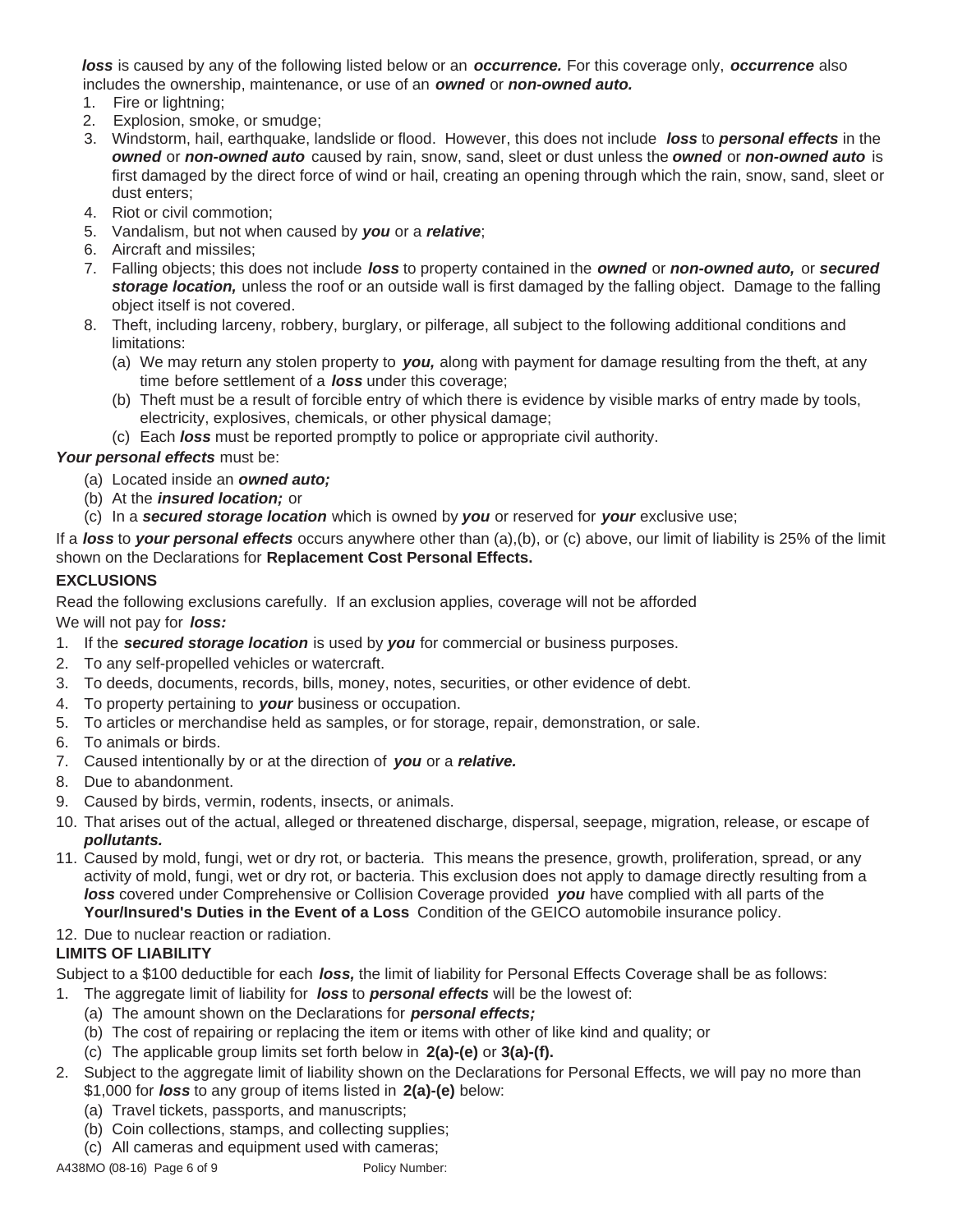- (d) Any single article of jewelry, art, heirlooms, antiques, and furs (including any article containing fur which represents its principal value);
- (e) Non-motorized recreational equipment, guns, fishing, golf, and skiing equipment
- 3. Subject to the aggregate limits of liability shown on the Declarations for Personal Effects, we will pay no more than \$3,000 for *loss* to any group of items listed in **3(a)-(f)** below:
	- (a) Personal computers, monitors, printers, word processors and data media used for personal purposes;
	- (b) Devices or instruments for the transmitting, recording, or reproduction of sound or pictures, including accessories and antennas, tapes, wires, records, disks or other media for use with any such device or instrument;
	- (c) Silverware, silver-plated ware, gold ware, gold plated ware, and pewter ware (including, but not limited to, flatware, hollow ware, tea sets, trays and trophies made of or including silver, gold or pewter);
	- (d) Household furnishing including upholstered and non-upholstered furniture, lamps, paintings and rugs;
	- (e) Appliances and other equipment used in the normal use at and maintenance of a residence;
	- (f) Lawn and garden equipment
- 4. Subject to all other applicable limits of liability, our limit of liability for *loss* to part of a pair or set, series of objects, pieces, or panels is the lowest of:
	- (a) The cost to repair or replace the part that restores the set to its value before the *loss*;
	- (b) The difference between the *actual cash value* of the set before the *loss* and after the *loss*; or
	- (c) The cost of a substitute part that reasonably matches the rest of the set. We have no obligation to replace the entire set if only part is lost or damaged.
- 5. We are not obligated to pay for any diminution of value for any covered *loss.*

### **FIRE DEPARTMENT SERVICE BENEFIT**

If *you* pay a premium for Comprehensive and Collision Coverage for the *owned* or *non-owned auto,* we will pay up to an additional \$1000 for *your* liability assumed by contract or agreement if fire department charges are incurred when the fire department is called to save or protect the *owned* or *non-owned auto.* This benefit does not include payment of the cost of the premium associated with the contract or agreement for these services.

### **EMERGENCY EXPENSE ALLOWANCE COVERAGE**

#### **LOSSES WE WILL PAY**

Subject to the applicable limits of liability shown on the Declarations, if a *loss* occurs that is covered under Collision or Comprehensive Coverage, that renders the *owned* or *non-owned auto* inoperable and

- (a) The *loss* occurred more than 50 miles from *your* residence; or
- (b) The *owned* or *non-owned auto* is *your* only residence,

then we will pay *your* reasonable expenses for:

- 1. Temporary living facilities;
- 2. Transportation expenses incurred up to \$25 per day;
- 3. Transportation back to *your* residence; and
- 4. Towing *your owned* or *non-owned auto* to the nearest qualified repair facility.

You must provide us written proof of *your* expenses.

We will only pay for the above reasonable expenses incurred by *you* beginning on the date of *loss,* and ending:

- 1. When the *owned* or *non-owned auto* has been repaired;
- 2. In the case of theft, when the *owned* or *non-owned auto* has been recovered and repaired, or replaced; or
- 3. If the *owned* or *non-owned auto* is deemed by us to be a total loss or unrecoverable, 7 days after we make an offer to pay the applicable limit of liability for *loss* to the *owned* or *non-owned auto.*

Duplicate recovery for identical elements of damages is not permitted under this policy.

### **TOTAL LOSS REPLACEMENT COST COVERAGE/PURCHASE PRICE COVERAGE**

### **LOSSES WE WILL PAY**

If *you* pay a premium for Total Loss Replacement Cost Coverage for an *owned auto,* the limit of Liability for a total loss, subject to the applicable deductible, is as follows:

- (a) If *you* choose to replace the *owned auto,* we will pay the cost of a new vehicle that is, to the extent possible, the same make, class, size, and type, and which contains comparable equipment to the *owned auto;* or
- (b) If *you* choose not to replace the *owned auto,* we will pay the original documented purchase price.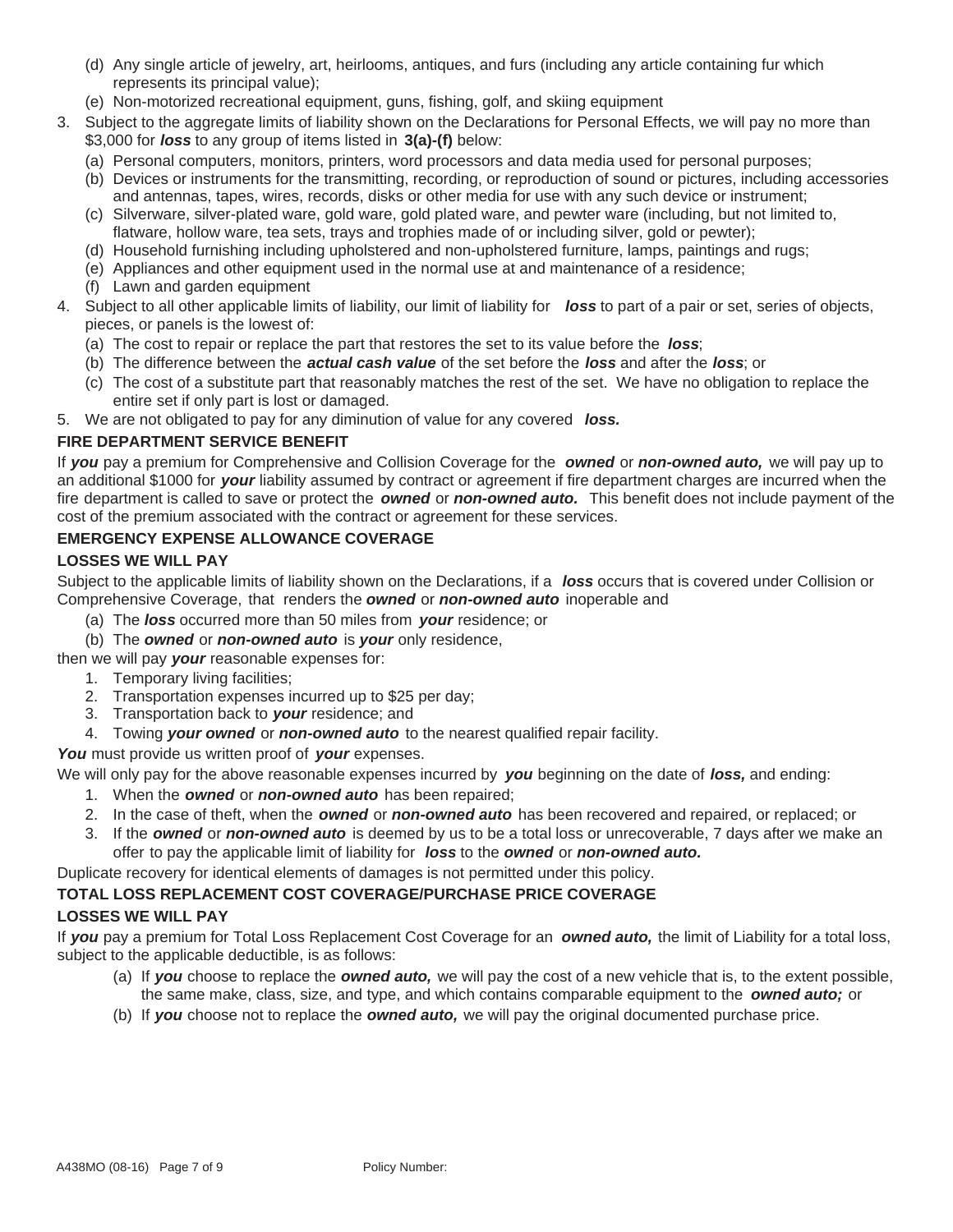If *you* pay a premium for Purchase Price Coverage for the *owned auto,* then the limit of liability for a *total loss,* subject to the applicable deductible, is as follows:

For a *total loss* to the *owned auto,* we will pay the higher of the *actual cash value,* at the time of *loss,* or the documented purchase price *you* originally paid for the *owned auto.* If at the time of *loss you* do not provide proof of the documented purchase price, our limit of liability will be the *actual cash value* of the *owned auto* reduced by its salvage value if *you* or the owner retain salvage.

Purchase Price Coverage is removed from the policy in the *owned auto's* eighth or older model year.If *you* continue to pay a premium for Comprehensive and Collision Coverage, our limit of liability at the time of *loss* will be the *actual cash value* of the *owned auto,* reduced by its salvage value, if *you* or the owner retain the salvage.

This coverage is subject to the Section III-Physical Damage Coverage exclusions of the GEICO automobile insurance policy and the Section III exclusions of this endorsement.

### **EMERGENCY ROAD SERVICE**

### **LOSSES WE WILL PAY**

If *you* pay a premium for Emergency Road Service, we will pay reasonable expenses *you* incur for the *owned auto* for:

- 1. Mechanical labor up to one (1) hour at the place of breakdown;
- 2. Lockout services up to \$100 per lockout if keys to the ignition or vehicle entry doors are lost, broken or accidentally locked in the *owned auto;*
- 3. Towing to the nearest qualified repair facility, if the *owned auto* is inoperable;
- 4. Towing the *owned auto* out if it is stuck:
	- (a) In an official campground or recreational vehicle park; or
	- (b) On or within 10 feet of a publicly maintained road;
- 5. Jump starting if the primary vehicle battery is dead. We do not pay for the cost of the battery;
- 6. Changing a tire if the tire is flat. We do not pay for the cost of the tire(s).

There will be a limit of one (1) payment per disablement.

### **LIMITS OF LIABILITY FOR EMERGENCY ROAD SERVICE**

#### We offer two methods of securing service when **Emergency Road Service** is purchased:

The first method, "sign and drive", features a toll-free number in which the *insured* calls a service representative who will dispatch a service vendor. Upon verification of coverage, reasonable and necessary charges for up to the policy limit for **Emergency Road Service** will be automatically billed to us by the service vendor. The *insured* need only sign a receipt at the time of service which authorizes us to directly pay the service vendor. Any additional fees for towing beyond the nearest qualified repair facility, or other fees not specifically addressed above will be at the *insured's* expense.

The second method occurs when the *insured* does not use the "sign and drive" feature described above and hires services without prior approval from us. Upon verification of coverage, we will reimburse *you* for reasonable and necessary charges for up to a limit of \$400. Requests for reimbursement must be accompanied by an original itemized receipt that must be received by the insurer no later than 60 days after reimbursement is requested.

#### **SECTION IV-UNINSURED MOTORIST COVERAGE**

Refer to *your* GEICO automobile insurance policy, and any amendments/endorsements attached, for applicable provisions of Uninsured Motorists Coverage, Underinsured Motorists Coverage, and/or Uninsured/Underinsured Motorists Property Damage Coverage.

#### **DEFINITIONS**

The following definitions are amended:

When used in this Section:

#### *Insured auto* is a *motor home:*

- (a) Described on the Declarations and covered by the Liability Coverages of the GEICO automobile insurance policy; and
- (b) Operated or used by *you* or *your* spouse if a resident of the same household.